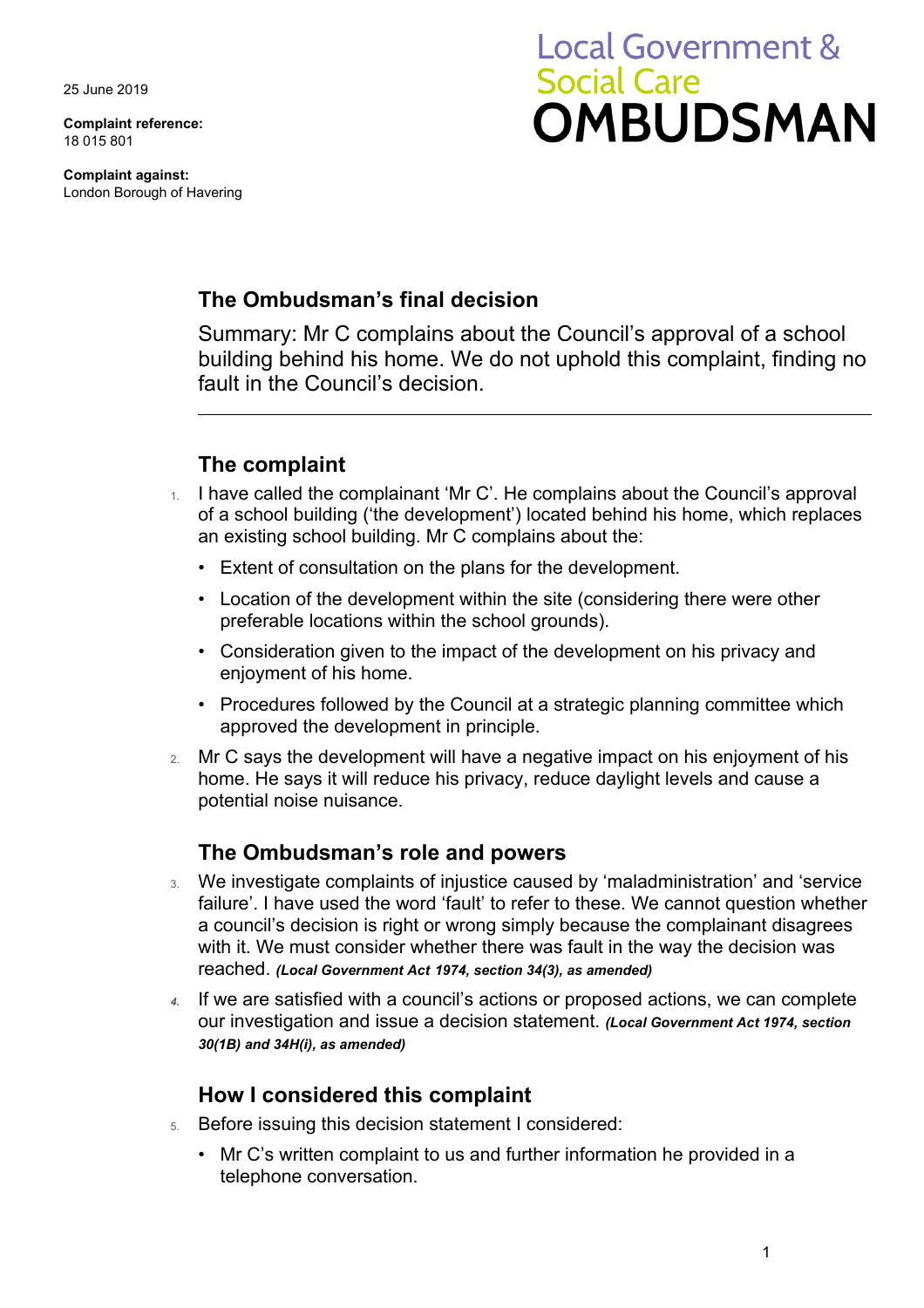- Information available on the Council's website detailing the planning application and its consideration of the same.
- Further information provided by the Council sent in reply to written enquiries.
- about the complaint. The Council also saw the draft statement and said it had • Comments made by Mr C on a draft decision statement setting out my thinking no comments.

## **What I found**

 $\overline{a}$ 

### **The complaint about consultation**

- 6. I considered each part of Mr C's complaint in turn. I found no grounds to uphold the first part of the complaint noting the Council formally notified Mr C of the relevant planning application by letter. It gave him opportunity to present objections in writing, which he went on to do. The Council later summarised those objections in an officer's report for its planning committee which decided the planning application. Mr C also had opportunity to address the committee in person. The Council therefore did everything we would reasonably expect it do, to ensure Mr C knew of the application and had chance to comment on it.
- $7.$  Despite this however, I do understand why Mr C has some grievance about closely affected by the development, received invites. So, they did not learn the detail of the proposed development until after the Council received the planning application. I understand the school or its agents undertook further consultation consultation on the development more widely. Before the Council received a planning application the school next to Mr C's home had held a public consultation event. Yet neither Mr C nor his immediate neighbours, who are most informally with Mr C after this date. And the consultation exercise resulted in some minor changes to the development. But Mr C considers that by the time of the second informal consultation event the school's plans, by now presented to the Council, were unlikely to change.
- 8. While all of this is unsatisfactory, the Council was not the applicant. The applicant was the Education Skills and Funding Agency (ESFA) acting for the school, which has independent foundation status. But any failing in the informal consultation carried out by the ESFA, school or their agents is something that falls outside the scope of this investigation. Because I can only investigate alleged fault by the Council.

#### **The complaint about the development location**

- 9. Part of the planning application sought permission to demolish an existing school building on the development site. While there are some differences in the footprint and positioning of the development from the existing building, it is in about the same position. The school proposed using temporary classrooms on another part of the site while development took place.
- 10. Mr C questions why the development cannot take place on the site of the Sport England's concern. However, its comments also show that it did not express a clear preference for any alternative site or question the use of the chosen site. temporary classrooms where he considers it would be less intrusive. Or if not in that location, Mr C suggests there are other points around the school grounds as suitable. Sport England, which the Council consulted on the planning application, supported the view there were potential alternative locations. This suggests the school could have developed elsewhere without loss of playing fields, which was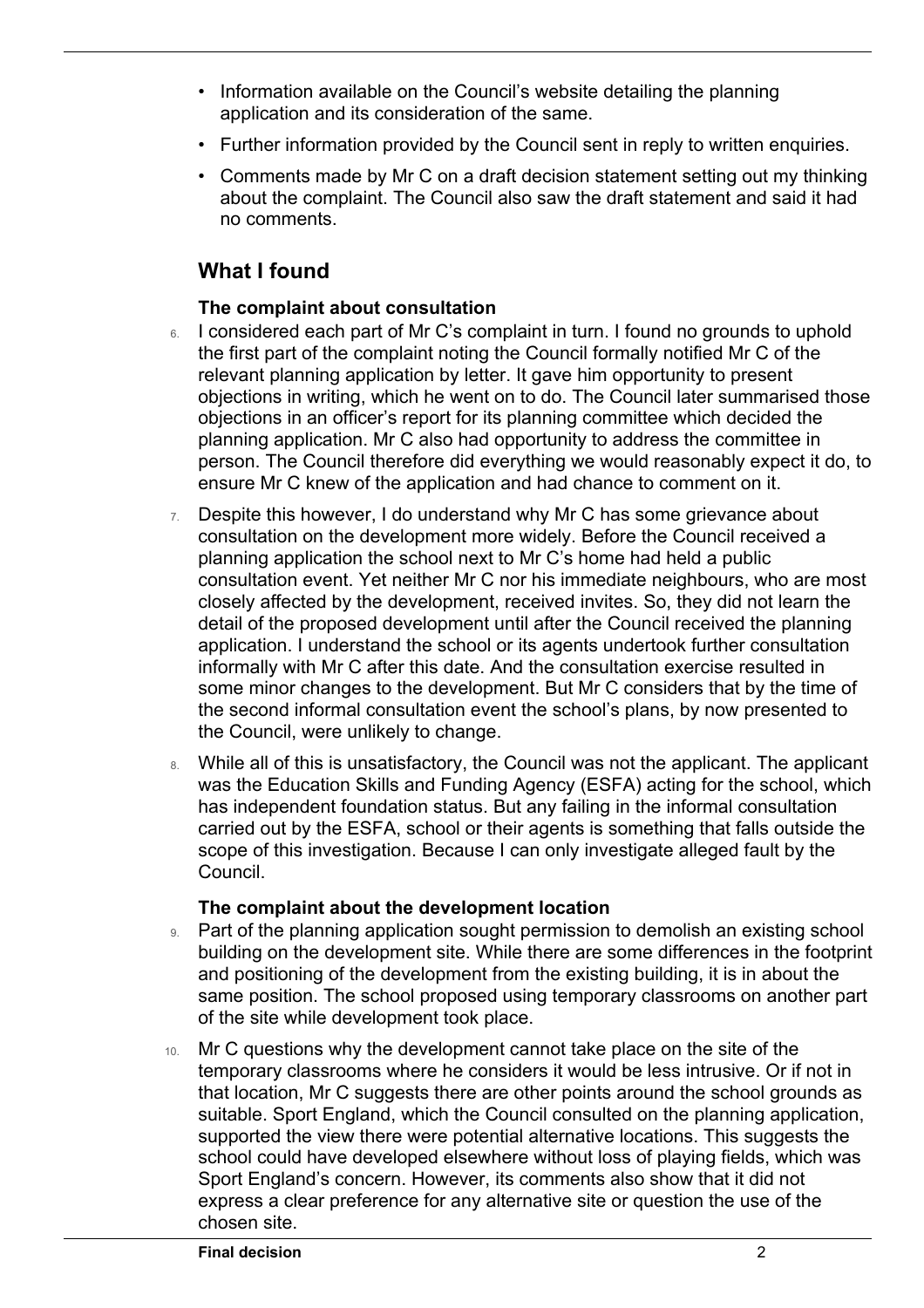- application the developer presents to it. Having a suitable alternative location is 11. I can therefore understand Mr C's concerns here. But all landowners have the right to decide where on their land they want to build. The role of the Council is to decide if development in the preferred location is acceptable. Other locations may also be acceptable, but it is not the role of the Council to require that a landowner site their proposed development elsewhere on that basis. It can only decide the not a ground for the Council to refuse planning permission.
- 12. Despite this being the legal position, I can see the Council planning committee did not wish to approve this development without receiving satisfactory assurances the school had considered alternatives. It deferred a decision on the planning application to allow a site visit and to ask officers to gather more information about the potential alternative locations. Officers did this and received comments also from the school's agent, which explained why it considered other locations on the site unsuitable.
- 13. Mr C may disagree with the agent's analysis and members of the planning committee might also. But, as I have noted, that disagreement would not give grounds for the Council to refuse permission. So, I find no fault in the Council approving the development even if alternative locations within the site existed.
- 14. I also note that in his comments on the application Mr C suggested the development would have a lesser impact on him if built down to a lower level on the site. I note the developer commented to the committee on why they did not consider that feasible (or else implied it would only be feasible at higher cost). I do not consider the committee had to consider this suggestion. This is for the same reason as it could not insist the school re-site development elsewhere on the school grounds. The Council had to decide whether to approve development on the plans in front of it. There could be no fault in the Council not requiring the development at lower level, if it found the plans presented to it acceptable.

#### **The complaint about the development's impact**

- 15. This leads me to consider next Mr C's concerns about the impact of the development. He considers it is too close to his property, noting that while the development is in about the same position as the existing building its facing wall will be two metres closer to the boundary. He considers the development will therefore appear overbearing. It will also reduce sunlight entering his garden. Mr C has further concerns for his privacy, noting windows in the first-floor of the development, which serve classrooms, could have views into his garden and to the rear of his house. While there is extensive planting around Mr C's home providing screening, some of this is dying off with age and Mr C will replace it over the next few years. So, he anticipates losing some of this screening. He thinks the developer wrongly relied on this screening in their plans. Mr C also has a further concern about potential nuisance from noise, with equipment housed on the roof of the development.
- 16. I find Mr C drew his concerns to the attention of the Council in his objections. I am satisfied the Council then went on to consider those concerns before approving the development. The planning officer's reports to committee highlighted matters relevant to Mr C's concerns about the development's impact. I summarise these as follows:
	- located closest to Mr C's boundary. The new building will have only two floors. • While the development is closer to Mr C's home, it is also lower than the existing building on the site. The existing building has three floors where

 $\overline{a}$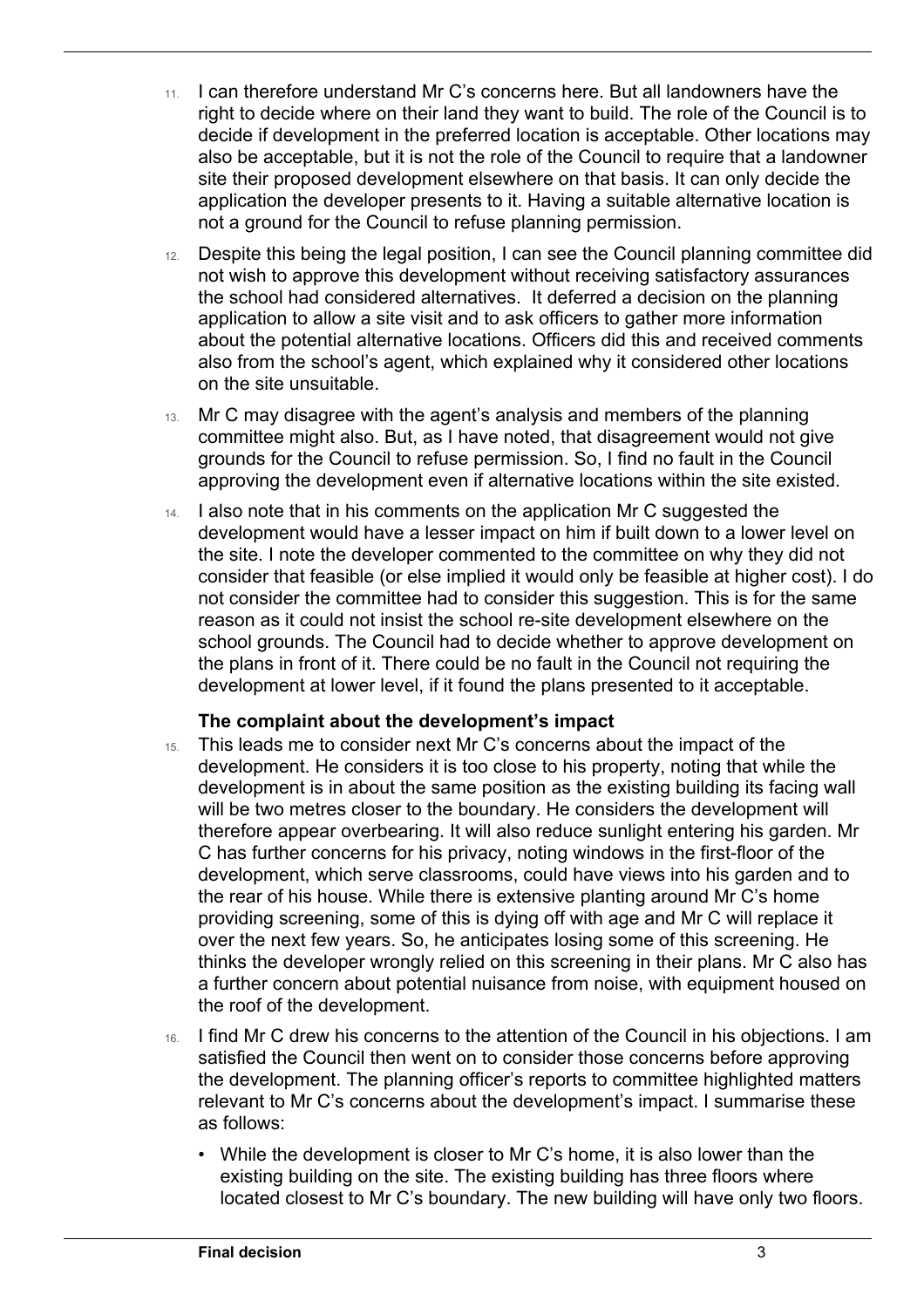- which the Council's local planning policy considers acceptable for development • The development still maintains a separation distance of nearly 22 metres of this height.
- The existing building has windows at second and third floor level which face towards Mr C's garden.
- The developer commissioned a study on neighbouring houses to see if they would lose sunlight from the development. The study found any losses would be minimal and well within national guidelines for an 'acceptable' loss of daylight.
- planning committee they should approve the development. They argued the any negative impact of noise from plant or machinery through use of a planning 17. Taking account of these points, officers recommended to members of the development would not have any greater adverse impact on Mr C's amenity, or enjoyment of his home, than the existing building. They said they could control condition. This would require the developer present details of noise impacts before installation.
- 18. I consider the supporting drawings and plans with the development did not reveal Council measured the separation distance. But I find it considered this correctly, any inaccuracies in the officer's advice. I note Mr C had a concern about how the based on the site plans.
- nothing irrelevant in the list of matters considered by planning officers summarised in paragraphs 16 and 17 above. I found no errors in how they in their report or took account of anything irrelevant. I note the planning committee 19. I recognise Mr C disagrees with the officer's advice to committee and with members agreeing that advice. But as I explained in paragraph 3, I cannot uphold a complaint because of disagreement alone. There must be some fault in how the Council took its decision. In this case I cannot see there was any fault. I find considered these points. Nor do I consider officers overlooked anything relevant clearly took its time and only approved development after carrying out a site visit, showing it took its role conscientiously.
- considered that reasonable given the development closest to his home will be lower than the existing building. It will be closer, but I cannot see the difference 20. I noted there was no sunlight analysis undertaken on Mr C's home. But I will have any noticeable effect on daylight levels. This is especially after considering the analysis of sunlight impacts on neighbouring properties, which will experience a greater impact from the new building when compared to the old.
- application. I am satisfied given how it considered the impact of development on 21. I recognise the concerns Mr C has about the declining screening effect of the planting in his garden. But there is nothing in the record to suggest officers or members placed any weight on the existing screening in deciding the planning neighbours the Council would have approved it even if there was no screening in Mr C's garden beyond a standard boundary fence. Further, that it could reasonably do so for the reasons I have given above.
- 22. I also note that where the development faces Mr C's property there is no screening or obscure glazing proposed for windows at first floor level. But elsewhere on the same floor the developer agreed to adjust window designs to allow some screening. I noted that after Mr C complained about the Council's approval of development it said that it would speak to the agent about extending this screening.

 $\overline{a}$